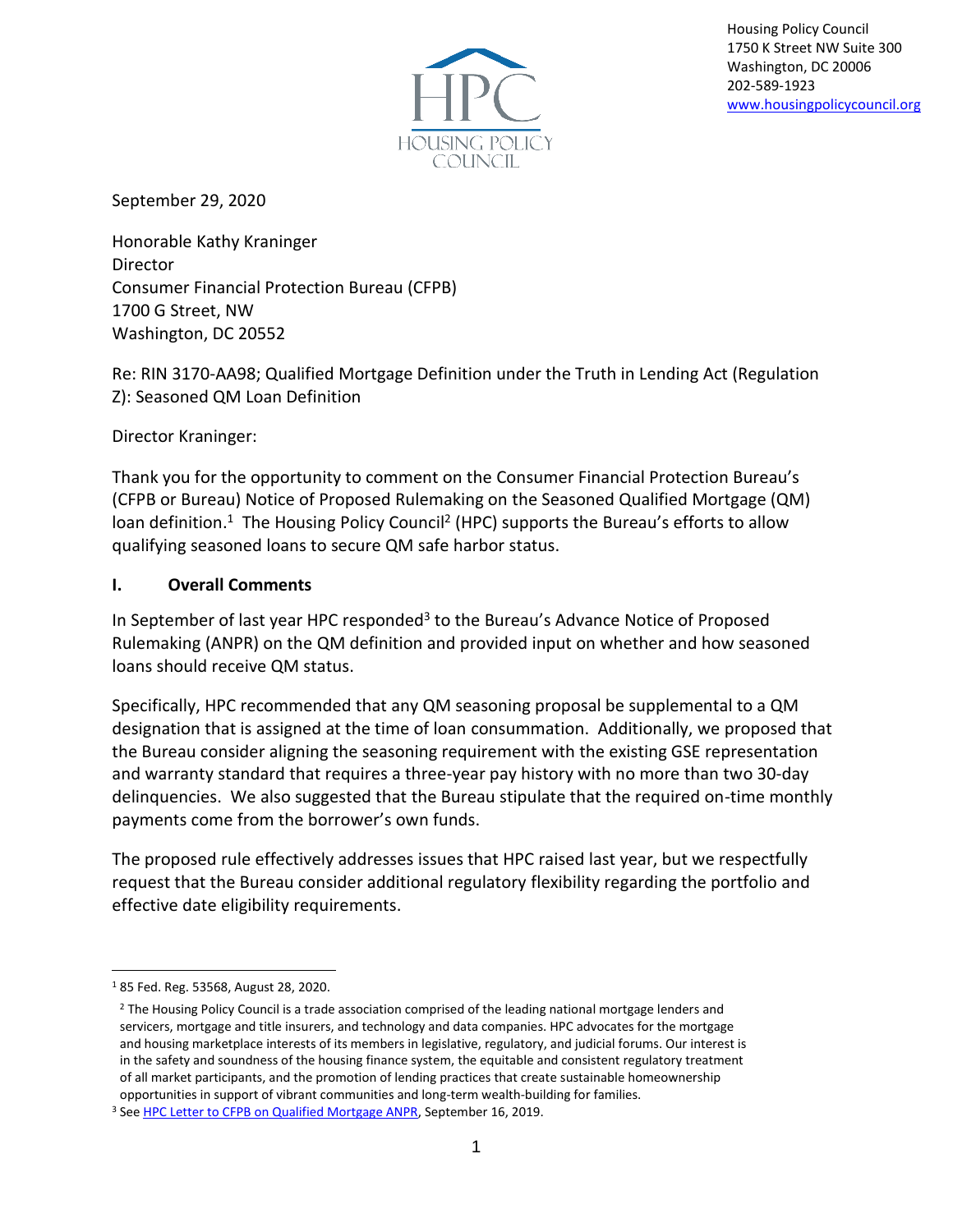In summary, HPC supports the Bureau's proposal with certain modifications, all designed to advance the Bureau's identified goal of creating a new category of QMs to encourage safe and responsible innovation in the mortgage origination market. Our comments, as detailed below, are as follows:

- *Product Restrictions*: We support the Bureau's inclusion of specified loan product restrictions, as well as the inclusion of consider and verify standards;
- *Portfolio Requirements*: We do not support the inclusion of the proposed rule's portfolio requirement, as it is an unnecessary constraint;
- *Performance Standards*: While we support the primary performance requirements in the proposal, we propose minor edits to the definition of a "qualifying change" to ensure that borrowers in a COVID-19 forbearance plan are treated reasonably; and
- *Effective Date*: We recommend that loans originated prior to the adoption of the new QM definition are eligible for a seasoning pathway.

# **II. Product Feature Restrictions in the Proposed Rule are Appropriate**

HPC supports inclusion of the product feature restrictions that would apply to Seasoned QMs. Such requirements are aligned with the existing General QM standards, as well as the Small Creditor QMs. Similarly, we support the proposed consider and verify standards, for the same reasons.

Aligning the product features, including the underwriting requirements, of different types of QMs is appropriate and helps ensure there are no perverse incentives for using one type of QM standard over another.

# **III. Portfolio Requirement will Limit the Impact of the Proposed Rule**

The proposed rule's portfolio requirement serves as a constraint on volume that may inhibit achievement of the Bureau's stated goal to offer this QM alternative as another means to expand access to credit. The Bureau stated that it believes a portfolio requirement is appropriate in the absence of a specific DTI or pricing limit to ensure that the creditor makes a reasonable determination that the loan is within the consumer's ability to repay. The Bureau asserts that portfolio lenders are attuned to loan performance because they bear the risk of loan defaults, and therefore, the portfolio requirement would align the creditor's interest with the statutory objective to ensure the quality of the loan underwriting and the borrower's capacity to repay.

This focus on where the loan is held disregards or minimizes the impact of the product feature restrictions of this proposal, which include the consider and verify standards. Given these core requirements for non-QM loans to be eligible for seasoned QM status, this proposed portfolio requirement is likely unnecessary to meet the Bureau's stated objective. Instead, the proposed portfolio requirement introduces unequal treatment based on where the loan is held after the loan is originated, something that consumers have both little awareness of, and no ability to influence. As an illustrative example, take two loans originated with identical characteristics,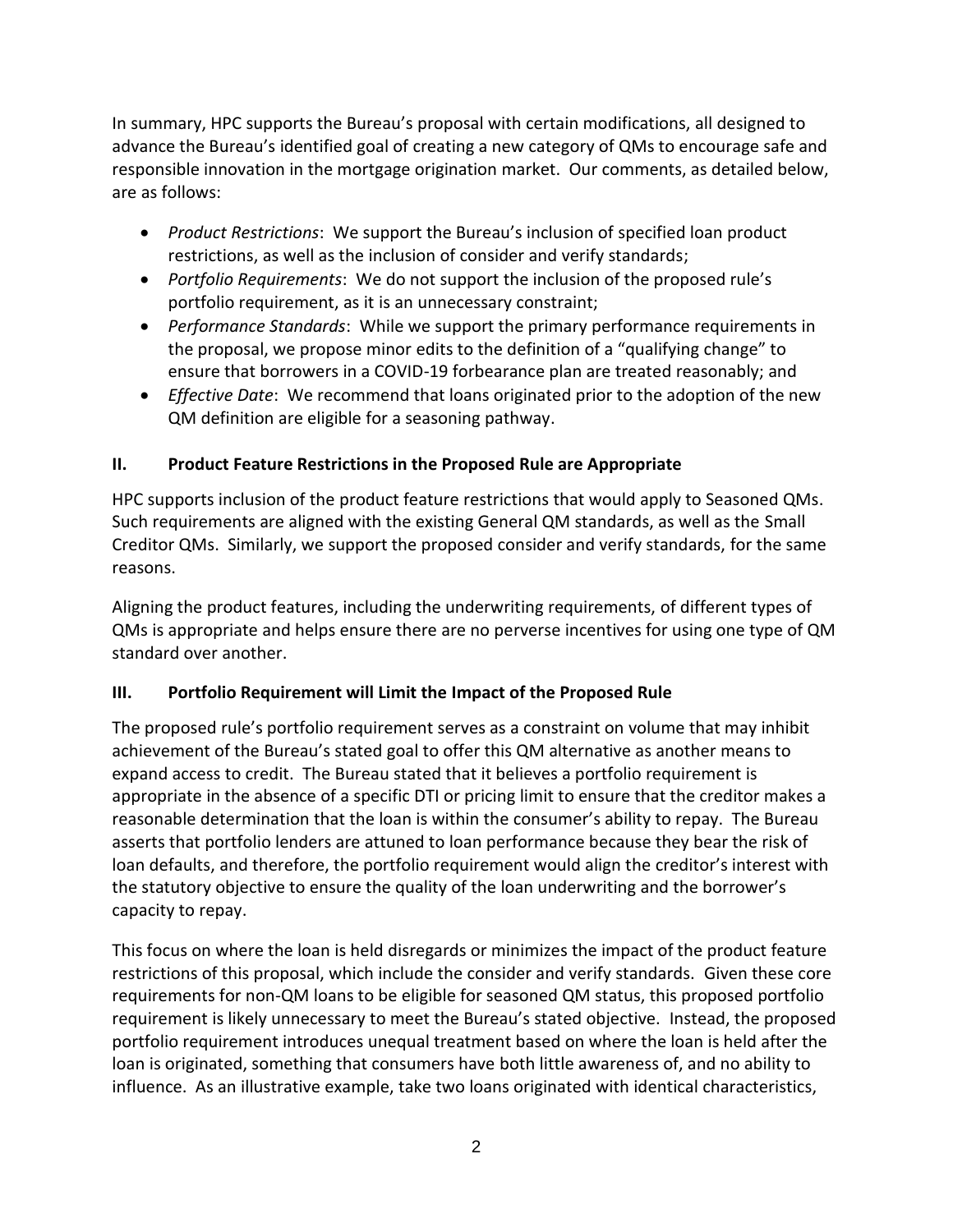but one is sold after origination and the other is held in portfolio. In spite of the indistinguishable characteristics, a factor that is irrelevant to determining a consumer's ability to repay the loan (whether the loan is held in a portfolio or in a security) is the sole differentiator determining the presumption of compliance with ATR that QM status imparts on a mortgage. HPC believes that borrowers with the exact same loan characteristics and same loan performance should not be treated differently solely based on whether a loan is sold after origination.

In addition to the core regulatory safe product requirements, market forces are also designed to ensure a creditor originates loans based on a borrower's ability to repay. Standard market practices, such as representations and warranties between loan originators and investors, reinforce responsible lending decisions and practices. Additionally, loans delivered into private label securities are likely those that would be most subject to the innovative approaches that the Bureau suggests this proposal could encourage.

Further, we are concerned that the portfolio requirement favors retail portfolio lenders, creating an unfair advantage for one type of creditor and an unlevel playing field based on those who do or do not have the capability to hold the loans in portfolio. By limiting the opportunity for future QM designation to portfolio loans only, the proposal ignores the critical role that loan aggregation and securitization play in providing liquidity to the housing market. Loan aggregators provide an additional layer of risk management across the financial system, as aggregators perform quality checks on loans and due diligence to assess the operational and financial capacity of their counterparties. In other words, aggregation enhances the soundness of the system and ensures critical cash flow – necessary elements of mortgage lending.

This is particularly harmful because although these loans are underwritten in accordance with accepted industry standards and account for approximately one-third of all loan originations, these loans would be ineligible from qualifying to receive Seasoned QM status. Since correspondent aggregators have no ability to hold loans in portfolio, these loan aggregators will not be able to pass on the pricing advantages of this seasoned QM rule to borrowers. If portfolio lenders are granted this unique competitive advantage, there will be less liquidity for borrowers, and non-QM lending is likely to become dominated by portfolio lenders, lending to a system that is less diversified and where risk is concentrated in certain market segments.

For these reasons HPC requests that the Bureau reconsider the proposed rule's portfolio requirement, as it serves as an unnecessary constraint on the usefulness of the proposal.

### **IV. The Performance Requirements Are Appropriate with a Minor Adjustment**

HPC supports the primary performance requirement of a three-year pay history with no more than two 30-day delinquencies. The Bureau's proposed performance requirements are generally consistent with the GSE standard, and HPC supports such consistency. Additionally, HPC supports the Bureau's premise that when borrowers successfully make 36 timely payments, it is reasonable to presume that those borrowers had the ability to make their loan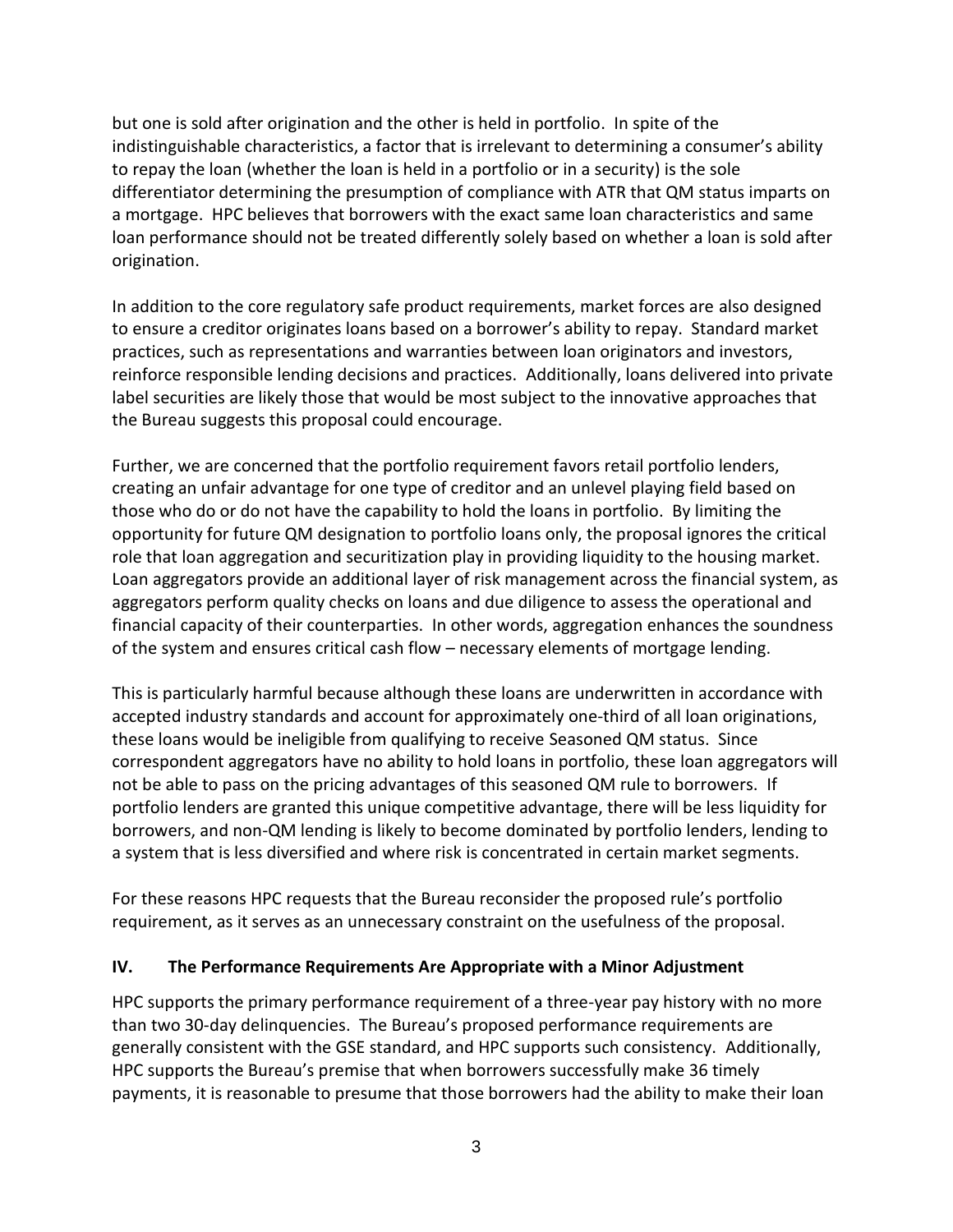payments and that loans that default after 36 months aren't fairly attributable to the lender's underwriting practices/standards.

However, HPC proposes a minor modification to the definition of a "qualifying change." As proposed, to meet that definition, the servicer must waive *all* existing late charges, penalties, stop payment fees, or similar charges promptly upon the consumer's acceptance of the agreement. As written, the requirement does not distinguish between fees and charges that could be assessed during the payment forbearance period and existing fees and penalties that some borrowers accrue prior to forbearance. Some borrowers entered a temporary payment accommodation in connection with a disaster or pandemic-related national emergency already delinquent with associated late fees and penalties. We believe the regulation is intended to focus on the dismissal of any payments, fees, and charges during the temporary payment accommodation rather than any pre-accommodation charges and fees. Therefore, we propose that the Bureau modify the requirement to state that the servicer waives only late charges, penalties, stop payment fees, or similar charges accrued during the temporary payment accommodation in connection with a disaster or pandemic-related national emergency. This proposal aligns with the comments HPC provided<sup>4</sup> to the Bureau regarding its Regulation X Interim Final Rule on treatment of COVID-19 related loss mitigation options.

## **V. Effective Date**

The proposed rule limits the population of mortgages for which the seasoning opportunity will apply to those for which creditors receive an application on or after the effective date. This position is not based on any loan quality distinction; in fact, the Bureau acknowledges that there is no distinction to be drawn about a borrower's ability to repay "depending on whether the three-year successful payment history occurs before or after the effective date.<sup>"5</sup> Instead, the Bureau bases the decision not to extend a seasoning opportunity for loans already in existence on "significant reliance interests."

HPC requests reconsideration of this determination and recommends that seasoning status should apply for loans for which applications were received prior to the adoption of the new QM definition. As a general matter, HPC agrees that rules should not apply to already-existing loans "retroactively." We affirm that there is and should be a presumption against statutory retroactivity "founded upon elementary considerations of fairness dictating that individuals should have an opportunity to know what the law is and to conform their conduct accordingly." 6

Nevertheless, we do not believe that the general rule of statutory construction applies here. As proposed, the point in time at which a loan meets the criteria for a seasoned QM loan is 36 months following consummation (at the earliest) if all other aspects of the proposal are met.

<sup>4</sup> Se[e HPC Letter to CFPB on Regulation X,](https://fbb0ab68-1668-4db6-9365-051035190b71.filesusr.com/ugd/d315af_a6d586b618af49678396abae880c4ca7.pdf) July 23, 2020.

<sup>5</sup> 85 Fed. Reg. 53582, August 28, 2020.

<sup>6</sup> Landgraf v. USI Film Products, 511 U.S. 244 (1994)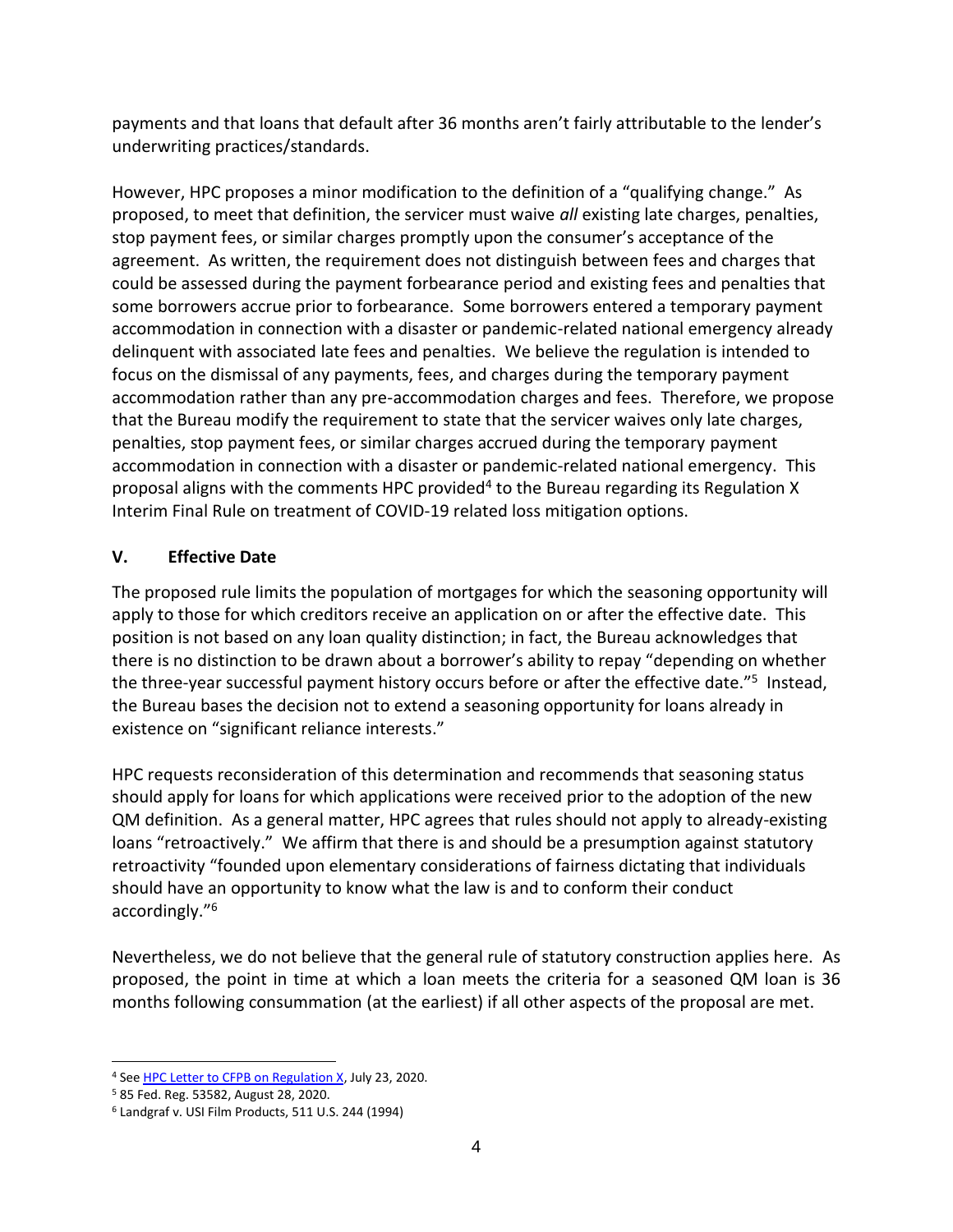As part of its rationalization for adopting this new definition, the Bureau believes that it will encourage creditors to offer ATR loans to consumers who may be creditworthy but unable to qualify for QM loans. We agree this behavior should be encouraged to expand consumer access to safe, well-underwritten mortgages. However, we do not agree that this desired outcome is induced solely in a prospective manner. In fact, may creditors have already produced non-QM loans that meet the new standards and did so without a promise of future QM or QM safe harbor status for their loans, and these loans should receive the benefits of QM status as well. A relevant example of this is high credit quality loans that were originated to self-employed borrowers but may have been originated as non-QM loans due to Appendix Q documentation challenges. An approach where a seasoned loan can achieve QM status, over time, will further the Bureau's goal of encouraging sustainable mortgage lending that prove to perform over time, thereby improving liquidity for this segment of the market, which in turn, will increase opportunities for private capital to participate in this segment of the mortgage market. Improving market liquidity by rewarding mortgages that have proven to perform and helping to diversify the sources of funds available to support the US housing market, will allow lenders to more efficiently expand credit to US families.

#### **VI.** Additional Rationale for Expansion of Seasoned QM to Existing Loans

Qualified Mortgage status<sup>7</sup> confers three core benefits. First, a lender that originates a QM loan has either conclusive (safe harbor) or rebuttable presumption protection from affirmative claims for damages brought within three years of consummation.<sup>8</sup> This attribute is not relevant for this rulemaking because the Seasoned QM the loan must be aged beyond the statute of limitations for bringing claims. Therefore, providing QM status to seasoned loans should not have any material impact on affirmative claims. Second, lenders that originate QM loans have either conclusive or rebuttable presumption protection from defensive claims for the life of the loan.<sup>9</sup> Third, under the credit risk retention rule, securitizers must retain no less than five percent of the credit risk when they create, sell, or transfer asset-backed securities to third parties, except for securities wholly comprised of Qualified Residential Mortgages (QRMs). The definition of QRM can be "no broader than" the definition of a QM.<sup>10</sup>

HPC understands that risk retention and QRM status is beyond the scope of the Bureau's authority and this proposal. Nevertheless, we believe that risk retention is integral to the CFPB's analysis because QM status defines the outer boundaries of the loans that can achieve QRM status. By determining what loans are eligible for QM status under the proposal, the CFPB is indirectly determining what loans are eligible for QRM status, meaning for which loans creditors

<sup>7</sup> This discussion reflects the definition of a QM loan that exists under current law with the understanding that safe harbor and rebuttable presumption distinctions could be removed in future rulemakings.

<sup>8</sup> 15 U.S.C. 1640.

<sup>9</sup> 15 U.S.C. 1640.

<sup>10</sup> 15 U.S.C 78o-11. We acknowledge that the CFPB is not responsible for defining what constitutes a QRM. The Federal Reserve Board, the Office of the Comptroller of the Currency, the Federal Deposit Insurance Corporation, the Securities and Exchange Commission, the Federal Housing Finance Agency, and the Department of Housing and Urban Development (collectively, the "QRM Agencies") define QRMs.